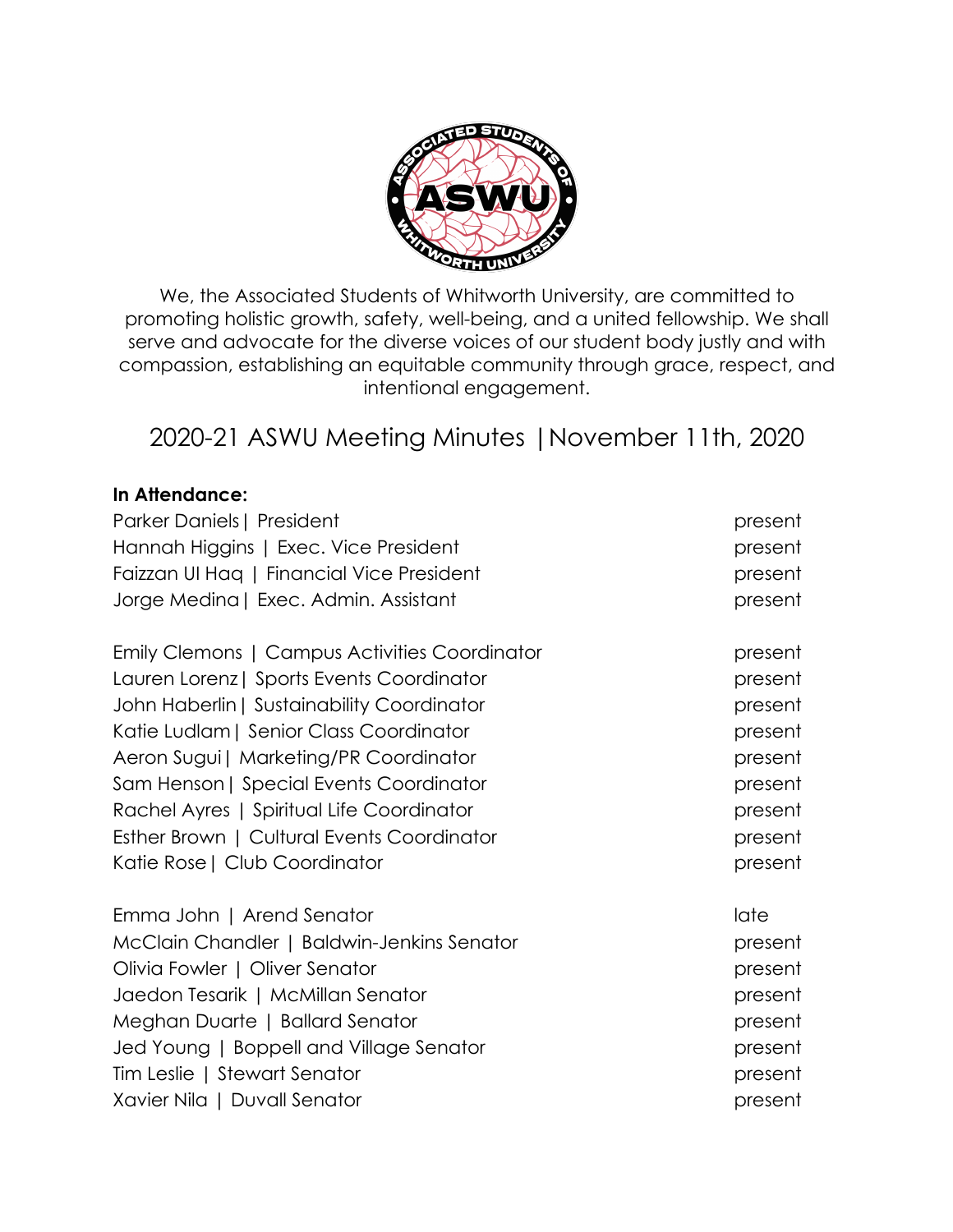| Isaac Price   Warren Senator             | present |
|------------------------------------------|---------|
| David Martin   Off-Campus Senator        | present |
| Michael Lie   Global Engagement Rep      | present |
| Georgia Goff   Incoming Student Rep      | present |
| Christian Aguilar   Incoming Student Rep | present |
| Christine Chen   Off-Campus rep          | present |
| Jamie Copeland   Off-Campus rep          | present |
| Munya Fashu-kanu   Off-Campus rep        | present |
| Michael Bedford   Off-Campus rep         | present |
| Victoria Viloudaki   WhitFlex rep        | present |
|                                          |         |

Meeting brought to order at 5:00 PM. Mission Statement read by Michael B.

# **Approval of Minutes**

Motion by Tim, Seconded by Jed In favor: 17 | Opposed: 0 | Abstaining 0 Motion passes

# **Club Updates**

#### Gaming Club

Emily: Play games such as uno and other games, it is a club just to have fun. This year there have been no board games, meet over discord for online games. Moving forward meetings will still be online and have a fundraising event, Whitcon which they are not sure if it will happen. Meet Saturdays noon to one. Contact Ecalabrese21@my.whitworth or whitworthgamingclub@gmail.com.

 $\_$  , and the set of the set of the set of the set of the set of the set of the set of the set of the set of the set of the set of the set of the set of the set of the set of the set of the set of the set of the set of th

 $\_$  , and the set of the set of the set of the set of the set of the set of the set of the set of the set of the set of the set of the set of the set of the set of the set of the set of the set of the set of the set of th

\_\_\_\_\_\_\_\_\_\_\_\_\_\_\_\_\_\_\_\_\_\_\_\_\_\_\_\_\_\_\_\_\_\_\_\_\_\_\_\_\_\_\_\_\_\_\_\_\_\_\_\_\_\_\_\_\_\_\_\_\_\_\_\_\_\_\_\_\_\_\_\_\_\_\_\_\_\_

 $\_$  , and the set of the set of the set of the set of the set of the set of the set of the set of the set of the set of the set of the set of the set of the set of the set of the set of the set of the set of the set of th

# **President Updates**

Parker: If you want to help out with neighborhood greetings contact me with available times. Also let Jason know your plans for thanksgiving.

# **FVP Updates**

Capital: \$17,380 Unallocated: \$ 19,100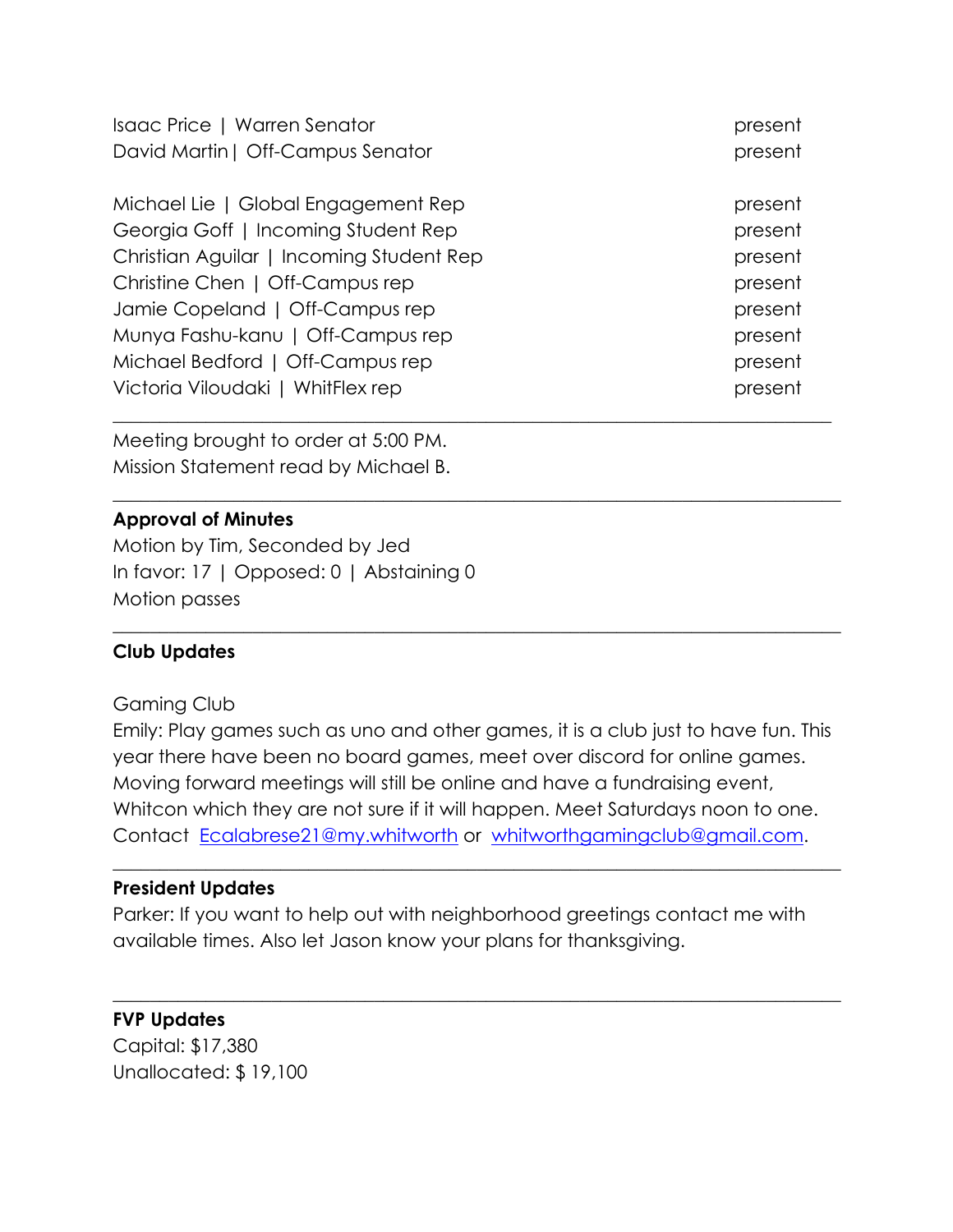Faizzan: Our accounts are the same, finance committee meeting on the 15<sup>th</sup> the deadline is on Friday.

 $\_$  , and the set of the set of the set of the set of the set of the set of the set of the set of the set of the set of the set of the set of the set of the set of the set of the set of the set of the set of the set of th

# **EVP Updates**

Hannah: One on ones are biweekly so be sure to sign up. Office hours reports are required by 11:59 on Sunday so please do those. Constituency feedback reports are going to be done over an online form since we can't go door to door, if you want questions added let us execs know. Would like a sweatshirt update and also continue nominating students. This week we are highlighting various diversity monologue speakers and also Drew Craddock and Ryan Bax.

Katie Rose: Last week we had a virtual conference for undergraduate research in the pacific northwest and Drew won the best presentation for organic chemistry and Ryan won the best overall oral presentation at the conference.

\_\_\_\_\_\_\_\_\_\_\_\_\_\_\_\_\_\_\_\_\_\_\_\_\_\_\_\_\_\_\_\_\_\_\_\_\_\_\_\_\_\_\_\_\_\_\_\_\_\_\_\_\_\_\_\_\_\_\_\_\_\_\_\_\_\_\_\_\_\_\_\_\_\_\_\_\_\_\_\_\_\_\_\_\_\_\_\_\_\_\_\_\_\_\_\_\_\_\_\_\_\_\_\_\_

# **Upcoming Events:**

# **Unplugged:**

Sam: Today is last day to sign up and we have had many exciting signups so far. I will be sending out emails to those who have signed up

# **Love Your Neighbor:**

Jason: Tomorrow night Chris Singleton will be here talking about celebrating similarities over zoom at 7 pm.

# **DIY Night:**

Emily: Friday at 8 pm, still need 3 people to sign up and help for the stations.

# **Cultural Awareness Week:**

Esther: This is next week, there are events every day. Posters just distributed on Monday there is a poetry slam at 7:30, need help finding volunteers the prompt is what does culture mean to you. On Tuesday there is a lecture with Dr. Arnold talking about native lives and youth leadership also at 7 pm. The rest of the week different clubs will be hosting events and all information can be found on posters and online.

 $\_$  , and the set of the set of the set of the set of the set of the set of the set of the set of the set of the set of the set of the set of the set of the set of the set of the set of the set of the set of the set of th

# **Constituency Reports**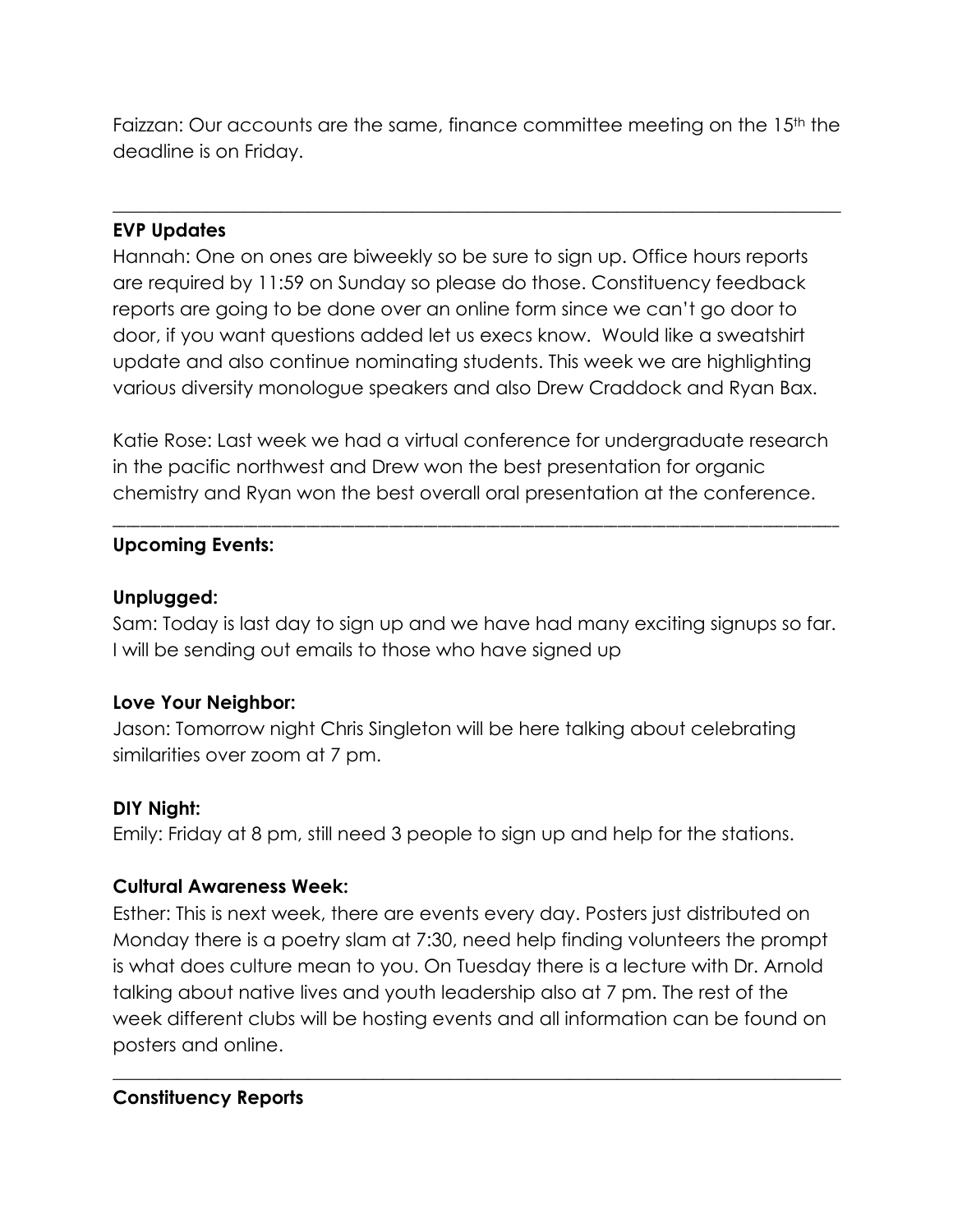# **Stewart**

Tim: Epic, sweater process almost done. Next Saturday at 3 pm we have a Stewart pool tournament and winner gets \$25 gift card, also only for residents.

# **McMillan**

Jaedon: Got beeping fixed now clocks are broken other than that doing ok. Have heard people asking if we can have tables back in the loop and want more seating outside.

# **Off Campus**

David: Not much news, I am working on the discord again and making content for that and to provide a space for people to connect on there.

# **Ballard**

Meghan: Doing good, lots of community building.

# **Oliver**

Olivia: Doing good, sweatshirts should be ready next week. The hall had a pinata hanging from our roof and it fell and had candy.

# **Boppell**

Jed: Saw people playing ping pong so it's good to see that. Sent out a poll for sweatshirts.

# **Arend**

Emma: Arend is doing good, sent out survey and got lots of responses and people brought up about not being able to go home and also about sodexo food.

# **Duvall**

Xavier: Duvall doing pretty good, got a sweatshirt design picked out. Asked hall about a game night and lots of interest in that.

# **Warren**

Isaac**:** Seen lots of people socializing and also studying for exams. Almost ready to order sweatshirts.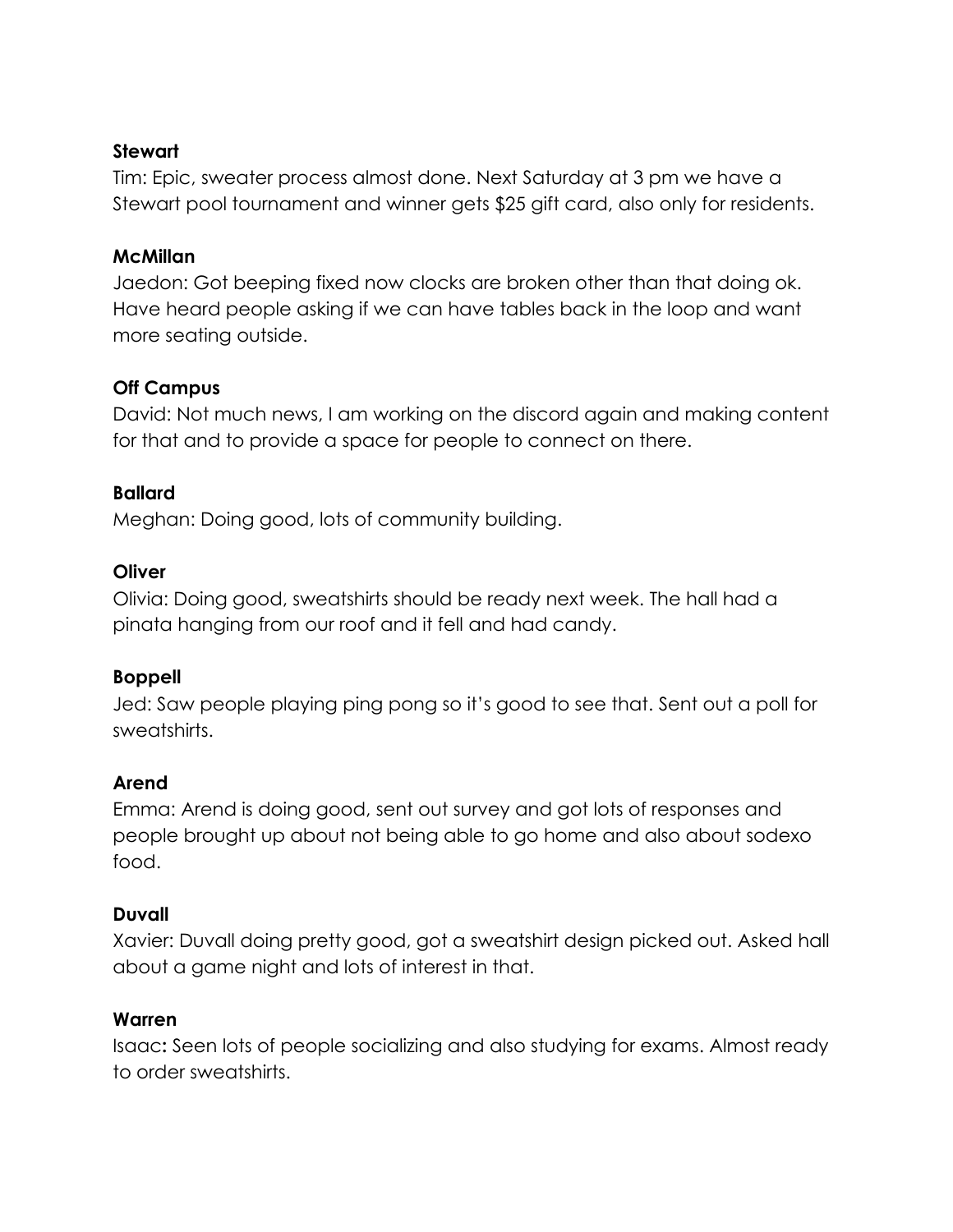#### **Baldwin Jenkins**

Mac: BJ poppin off, going to have people vote on designs for sweatshirts. For an event want to try to do something with ping pong table.

#### **Global Engagement Rep**

Michael L: Few days ago, a few international students went back home and a few other students had struggle reaching financial aid counselor.

#### **Whitflex rep**

Victoria: Been getting lots of positive feedback about whitworth in general and excited to come back next semester.

#### **Incoming Student Rep**

Christian: Students seem to be doing well we had our meet and greet event and people were excited to get to know a lot of other freshmen so we will continue planning events.

#### **Campus Vibes**

Lauren: I keep hearing that lots of Jan term classes not being offered, is this because of COVID?

Faizzan: From what I heard it is that kind of year and had to cut some classes this year, but everything should be back by fall.

 $\_$  , and the set of the set of the set of the set of the set of the set of the set of the set of the set of the set of the set of the set of the set of the set of the set of the set of the set of the set of the set of th

Olivia: also had problem with classes that a few profs are on sabbatical.

Rachel: this Saturday is the turkey trot the U-Rec is teaming up with En-Christo so bring donations

Jason: We had lots of interest in the student orientation shirt and we will now be selling them and funds we raise will go back into the ASWU account.

Parker: We ordered several inflatable suits yesterday for advertising.

Sam: Encourage all of us to follow the thanksgiving guidelines even though they may be difficult so I encourage everyone to follow guidelines as best as we can.